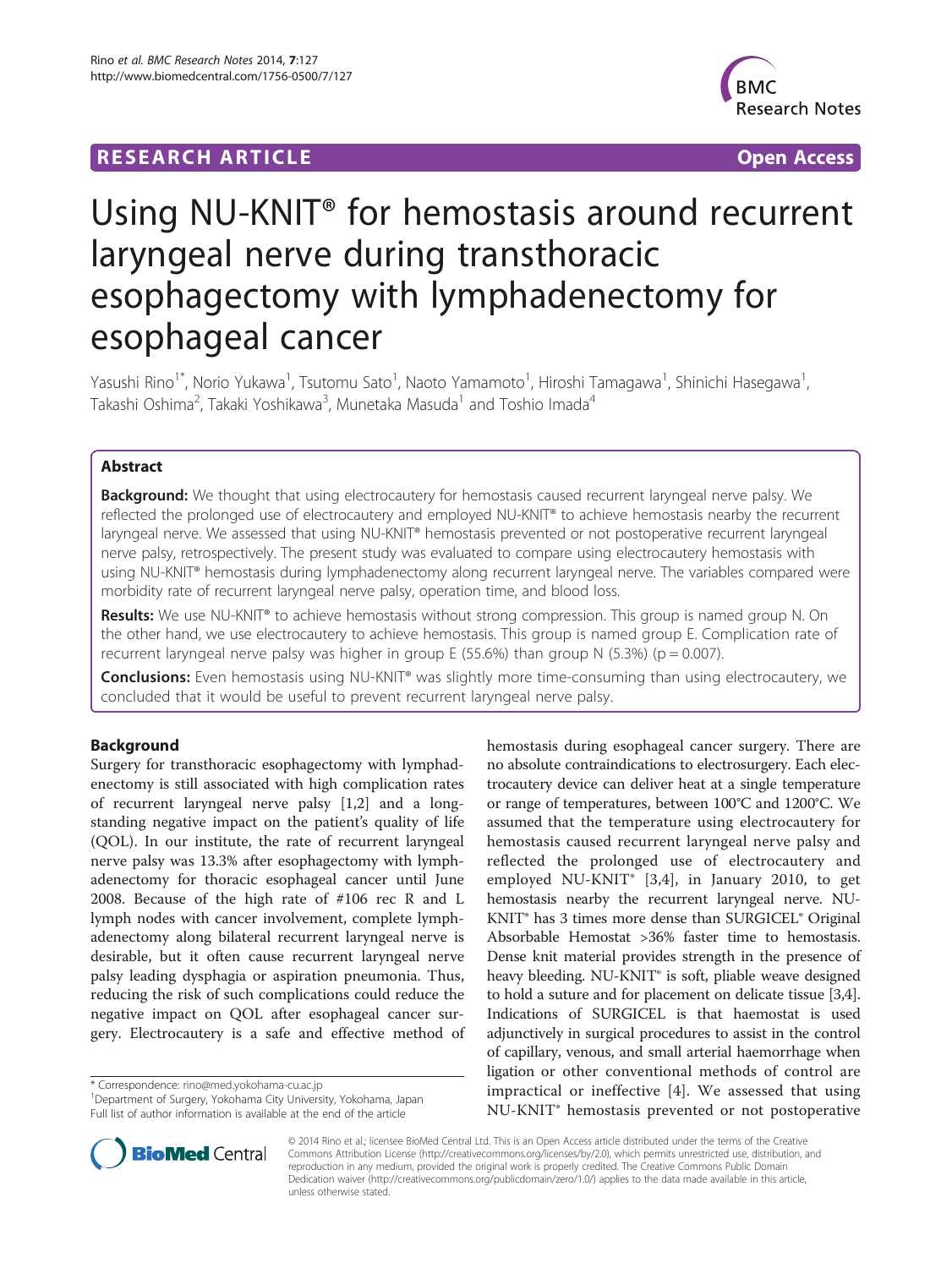recurrent laryngeal nerve palsy, retrospectively. The present study was evaluated to compare using electrocautery hemostasis with using NU-KNIT® hemostasis during lymphadenectomy along recurrent laryngeal nerve. The variables compared were morbidity rate of recurrent laryngeal nerve palsy, operation time, and blood loss.

## Methods

The patients were candidates for an esophagectomy at our institute from July 2008 to August 2011. The patients are consecutive and non-selected. This study was performed with the approval of an appropriate ethics committee. Informed consent was obtained from all patients to use NU-KNIT for this study according to the institutional rules of the Yokohama City University Hospital. The study protocol conforms to the ethical guidelines of the 1975 declaration of Helsinki as reflected in a priori approval by the institution's human research committee.

Between January 2010 and August 2011, we use NU-KNIT<sup>®</sup> to achieve hemostasis without strong compression. This group is named group N (mean age: 67.6 years; age range: 56–76 years; 18 men, 1 woman). On the other hand, except the preceding period, we use electrocautery to achieve hemostasis. This group is named group E (mean age: 65.2 years; age range: 49–75 years; 8 men, 1 woman) (Table [1](#page-2-0)).

All esophagectomy with lymphadenectomy were performed by same surgeon.

We investigated the rate of recurrent laryngeal nerve palsy, operation time, and blood loss in patients who underwent esophagectomy with lymphadenectomy, retrospectively. Recurrent laryngeal nerve palsy was diagnosed by otolaryngologists.

Statistical analysis was conducted using Student's t-test and  $\chi^2$  test with *P* < 0.05 taken as significant.

## Results

The results are summarized in the Table [1](#page-2-0). In group E, five of 9 cases (55.6%) were complicated recurrent laryngeal nerve palsy. Two of 5 recurrent laryngeal nerve palsy cases were bilateral. Four of 5 recurrent laryngeal nerve palsy patient in group E were reversible. Mean blood loss was 584.2 ml. Mean operation time was 521.9 min and mean thoracotomy time was 200.0 min. In group N, one of 19 cases (5.3%) was complicated recurrent laryngeal nerve palsy. There is no bilateral recurrent laryngeal nerve palsy. Mean blood loss was 834.2 ml. Mean operation time was 541.9 min and mean thoracotomy time was 258.0 min. Three of 11 cases were lost blood more than 1,000 ml with injured spleen. Mean blood loss was 482.3 ml except for the three cases. There were no significant difference between two groups in the incidence of complications; blood loss, and operation time. But the incidence of complication of recurrent laryngeal nerve palsy was significantly higher in group E (55.6%) than group N (5.3%) ( $p = 0.007$ ).

### **Discussion**

In our institute, the rate of recurrent laryngeal nerve palsy was 13.3% after esophagectomy with lymphadenectomy for thoracic esophageal cancer until June 2008. Okuyama et al. reported that they compared the outcomes of cervical hand-sewn anastomosis and intrathoracic stapled anastomosis performed after esophagectomy and gastric reconstruction. The respective rates of recurrent laryngeal nerve palsy were  $38.8\%$  versus  $7.1\%$  (P < 0.05) [[1\]](#page-3-0). Fang et al. reported that patients in the three-field lymphadenectomy experienced significantly more recurrent laryngeal nerve palsy than the two-field lymphadenectomy (22.9% *vs.* 9.6%,  $P = 0.089$ ) [[2\]](#page-3-0). The rates of recurrent laryngeal nerve palsy after esophagectomy are still high. Sometimes the time to achievement of adequate hemostasis using electrocautery was prolonged. Cauterization using electrocautery is superior to suture as a method of achieving hemostasis, with significantly less blood loss and shorter operative time [\[5\]](#page-3-0). Parenchymatous hemostasis using electrocautery greased with lidocaine gel was easy to perform and achieved complete hemostasis of the minor blood vessels in all patients. No postoperative bleeding occurred and the follow-up course was satisfactory. Electrocautery greased with lidocaine gel is an inexpensive, readily available, and efficient method to achieve hemostasis of minor vessels in hepatic, splenic, and bone operations [[6](#page-3-0)]. However, electrocautery can deliver heat at a single temperature or range of temperatures, between 100°C and 1200°C. Physicians must consider the histologic properties of the tissue to be treated, the area and depth of destruction desired, possible recurrent laryngeal nerve palsy after esophagectomy. We assumed that the temperature using electrocautery for hemostasis caused recurrent laryngeal nerve palsy and employed NU- $KNIT^{\circ}$  [\[3,4](#page-3-0)]. The use of NU-KNIT<sup>®</sup> as buttress material may be effective in reducing acute postoperative bleeding in laparoscopic Roux-en-Y gastric bypass at a significantly lower cost [\[7](#page-3-0)]. Surgicel NU-KNIT<sup>®</sup> for the sternum bleeding permitted a good hemostatic effect without wax use [[3,8\]](#page-3-0). Despite the probe of electrocautery is not used to achieve hemostasis around recurrent laryngeal or vagus nerve, complication rate of recurrent laryngeal nerve palsy was so high. We guessed that prolonged electrosurgical hemostasis time affected the nerve. We quit using electrocautery near the nerve to prevent recurrent laryngeal nerve palsy. Since January 2010, we have employed NU-KNIT® to achieve hemostasis without press the nerve. We successfully performed an esophagectomy with lymphadenectomy in 11 esophageal cancer patients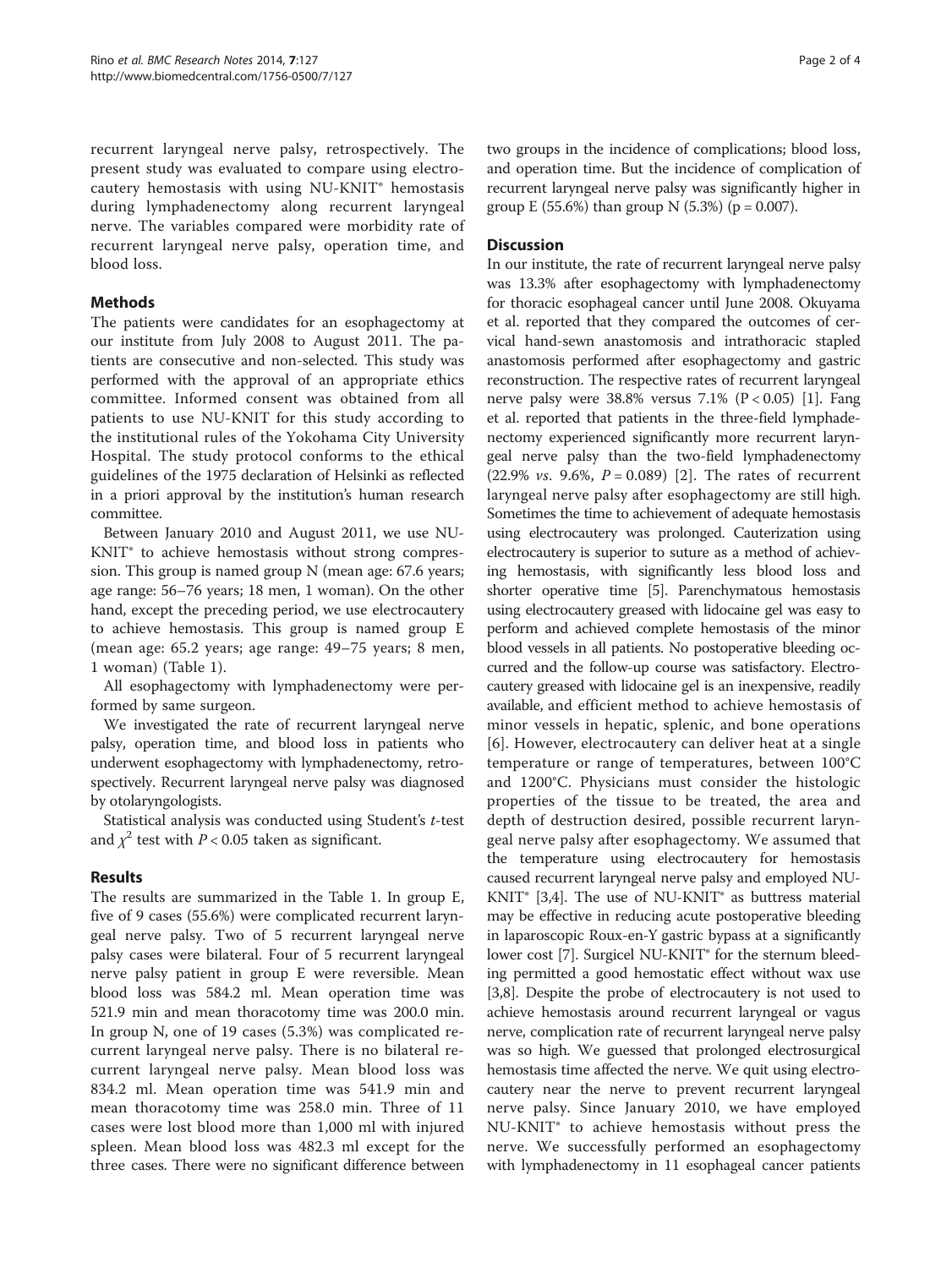| Hemostasis         | Sex       | Age            | pTNM stage   | Blood             | Operation time/                   | <b>Recurrent nerve</b>         |  |
|--------------------|-----------|----------------|--------------|-------------------|-----------------------------------|--------------------------------|--|
| methods            | (M/F)     | (y/o)          |              | loss (ml)         | thoracotomy time (min)            | palsy (y/n)                    |  |
| Group E            | M         | 75             | pT1bN0M0     | 1249              | 703/286                           | y (bilateral)                  |  |
|                    | M         | 67             | pT3N1M0 III  | 1343              | 500/186                           | n                              |  |
|                    | M         | 64             | pT3N0M0 II   | 669               | 503/198                           | у                              |  |
|                    | ${\sf M}$ | 57             | pT1bN0M0 III | 389               | 518/212                           | y (bilateral)                  |  |
|                    | M         | 49             | pT4N0M1 IVb  | 200               | 379/153                           | $\boldsymbol{\mathsf{\Gamma}}$ |  |
|                    | M         | 51             | pT3N1M0 III  | 100               | 395/210                           | n                              |  |
|                    | M         | 60             | pT1bN1M0 II  | 500               | 476/160                           | у                              |  |
|                    | M         | 61             | pT3N2M0 III  | 600               | 502/235                           | у                              |  |
|                    | F         | 57             | pT3N0M0 II   | 208               | 640/160                           | $\overline{n}$                 |  |
| Average $\pm$ S.D. |           | $60.1 \pm 8.0$ |              | $584.2 \pm 446.4$ | $512.9 \pm 103.6/200.0 \pm 42.5$  | Complication rate; 55.6%*      |  |
| Group N            | M         | 63             | pT2N1M0 II   | 795               | 594/220                           | n                              |  |
|                    | M         | 61             | pT2N0M0 II   | 3000              | 660/240                           | у                              |  |
|                    | M         | 67             | pT3N0M1 IVb  | 555               | 429/190                           | n                              |  |
|                    | M         | 66             | pT1aN0M00    | 500               | 499/170                           | n                              |  |
|                    | ${\sf M}$ | 68             | pT3N1M0 III  | 691               | 590/235                           | $\boldsymbol{\mathsf{n}}$      |  |
|                    | ${\sf M}$ | 66             | pT2N2M0 III  | 2140              | 513/199                           | $\boldsymbol{\mathsf{n}}$      |  |
|                    | M         | 64             | pT3N0M0 II   | 250               | 545/264                           | n                              |  |
|                    | M         | 70             | pT1aN0M00    | 765               | 558/281                           | $\boldsymbol{\mathsf{n}}$      |  |
|                    | M         | 76             | pT2N0M0 II   | 2992              | 472/239                           | n                              |  |
|                    | ${\sf M}$ | 63             | pT1bN0M0 I   | 788               | 623/353                           | $\boldsymbol{\mathsf{\Gamma}}$ |  |
|                    | M         | 72             | pT3N1M0 III  | 278               | 466/202                           | $\boldsymbol{\mathsf{n}}$      |  |
|                    | M         | 74             | pT1bN0M0 I   | 300               | 561/324                           | $\boldsymbol{\mathsf{n}}$      |  |
|                    | F         | 74             | pT2N0M0 II   | 675               | 355/236                           | $\boldsymbol{\mathsf{n}}$      |  |
|                    | ${\sf M}$ | 56             | pT3N2M0 III  | 100               | 435/195                           | n                              |  |
|                    | M         | 74             | pT1aN0M00    | 319               | 541/284                           | n                              |  |
|                    | M         | 63             | pT1bN0M0 I   | 400               | 508/272                           | n                              |  |
|                    | ${\sf M}$ | 69             | pT3N1M0 III  | 757               | 621/273                           | $\boldsymbol{\mathsf{n}}$      |  |
|                    | M         | 75             | pT1bN0M0 I   | 341               | 708/374                           | $\boldsymbol{\mathsf{\Gamma}}$ |  |
|                    | M         | 63             | pT1bN0M0 I   | 203               | 618/351                           | $\Gamma$                       |  |
| Average $\pm$ S.D  |           | $67.6 \pm 5.6$ |              | $834.2 \pm 877.9$ | $541.9 \pm 88.0 / 258.0 \pm 59.3$ | Complication rate; 5.3%        |  |

<span id="page-2-0"></span>

|  |  |  | Table 1 Patients characters and operation datas |  |  |  |
|--|--|--|-------------------------------------------------|--|--|--|
|--|--|--|-------------------------------------------------|--|--|--|

Group E; using electrocautery to achieve hemostasis, Group N; using NU-KNIT® to achieve hemostasis.

M; male, F; female, S.D.; standard deviation,  $*$ ;  $p = 0.007$ .

using NU-KNIT® from January 2010 to December 2010. One of 11 cases complicated recurrent laryngeal nerve palsy. This case has lymph node adhesion to left recurrent laryngeal nerve. Even the left recurrent laryngeal nerve was preserved using scissors, the palsy remained.

NU-KNIT® has 3 times more dense than SURGICEL® Original Absorbable Hemostat >36% faster time to hemostasis. Dense knit material provides strength in the presence of heavy bleeding. NU-KNIT® is soft, pliable weave designed to hold a suture and for placement on delicate tissue [\[3,4](#page-3-0)]. Because of these characters of NU-KNIT®, we employed it to hemostasis near the nerve. Blood loss and operation time were increased than using

electrocautery to hemostasis, but there were no significant difference. Thoracotomy time was also prolonged, but there were no significant difference, as well.

## Conclusions

Hemostasis using NU-KNIT® can be good strategy to prevent recurrent laryngeal nerve palsy in transthoracic esophagectomy. But more cases are needed to evaluate a confident prevention of recurrent laryngeal nerve palsy.

#### Abbreviations

QOL: Quality of life; NAC: Neoadjuvant chemotherapy.